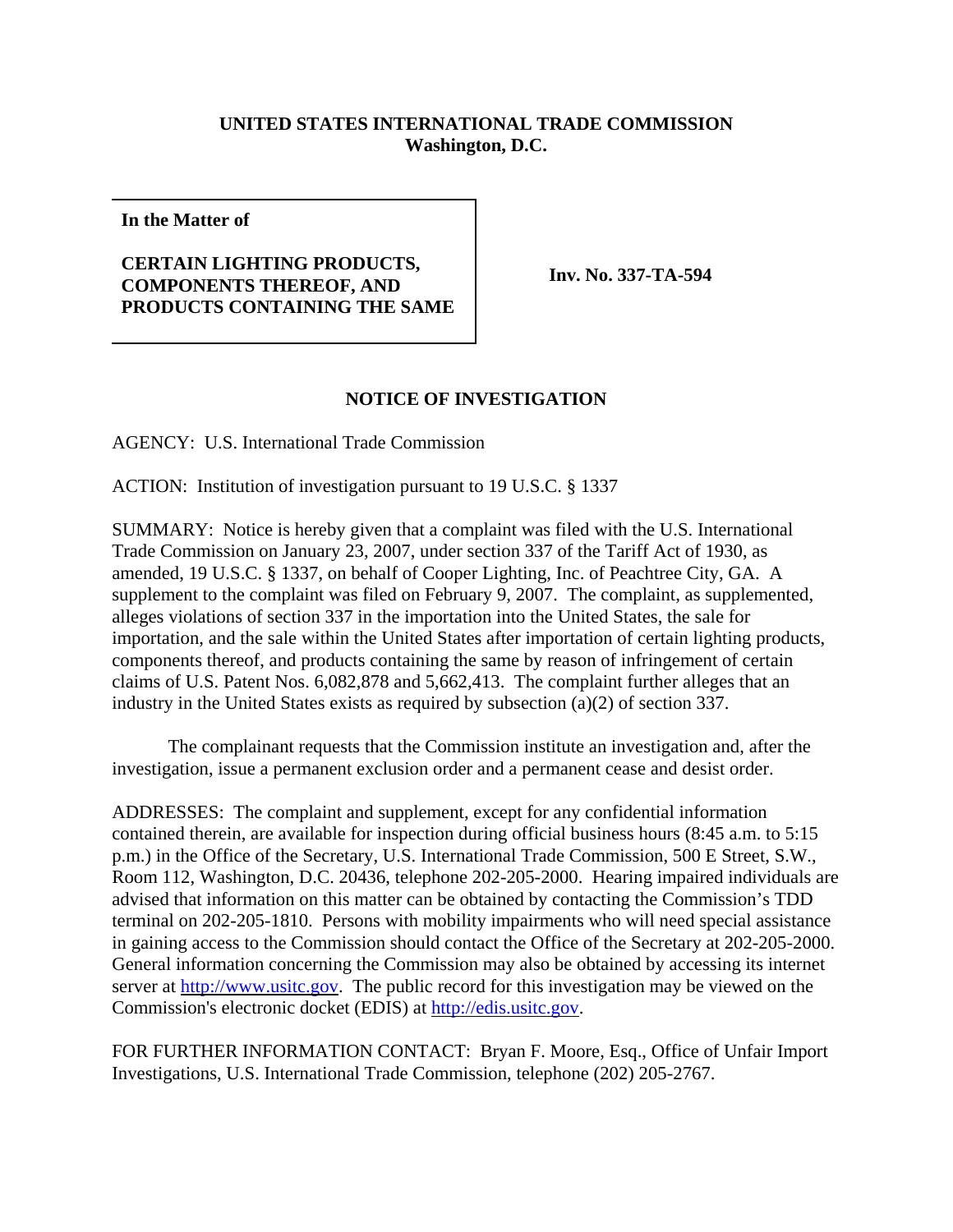AUTHORITY: The authority for institution of this investigation is contained in section 337 of the Tariff Act of 1930, as amended, and in section 210.10 of the Commission's Rules of Practice and Procedure, 19 C.F.R. § 210.10 (2006).

SCOPE OF INVESTIGATION: Having considered the complaint, the U.S. International Trade Commission, on February 21, 2007, ORDERED THAT –

(1) Pursuant to subsection (b) of section 337 of the Tariff Act of 1930, as amended, an investigation be instituted to determine whether there is a violation of subsection  $(a)(1)(B)$  of section 337 in the importation into the United States, the sale for importation, or the sale within the United States after importation of certain lighting products, components thereof, and products containing the same by reason of infringement of one or more of claims 23, 26, and 27 of U.S. Patent No. 6,082,878, and claims 1 and 7 of U.S. Patent No. 5,662,413, and whether an industry in the United States exists as required by subsection (a)(2) of section 337;

(2) For the purpose of the investigation so instituted, the following are hereby named as parties upon which this notice of investigation shall be served:

(a) The complainant is  $-$ 

Cooper Lighting, Inc. 1121 Highway 74 South Peachtree City, GA 30269

(b) The respondents are the following entities alleged to be in violation of section 337, and are the parties upon which the complaint is to be served:

> Cordelia Lighting, Inc. 20101 South Santa Fe Avenue Rancho Dominguez, CA 90221

> Jimway, Inc. 20101 South Santa Fe Avenue Rancho Dominguez, CA 90221

(c) The Commission investigative attorney, party to this investigation, is Bryan F. Moore, Esq., Office of Unfair Import Investigations, U.S. International Trade Commission, 500 E Street, S.W., Room 401-I, Washington, D.C. 20436; and

(3) For the investigation so instituted, the Honorable Charles E. Bullock is designated as the presiding administrative law judge.